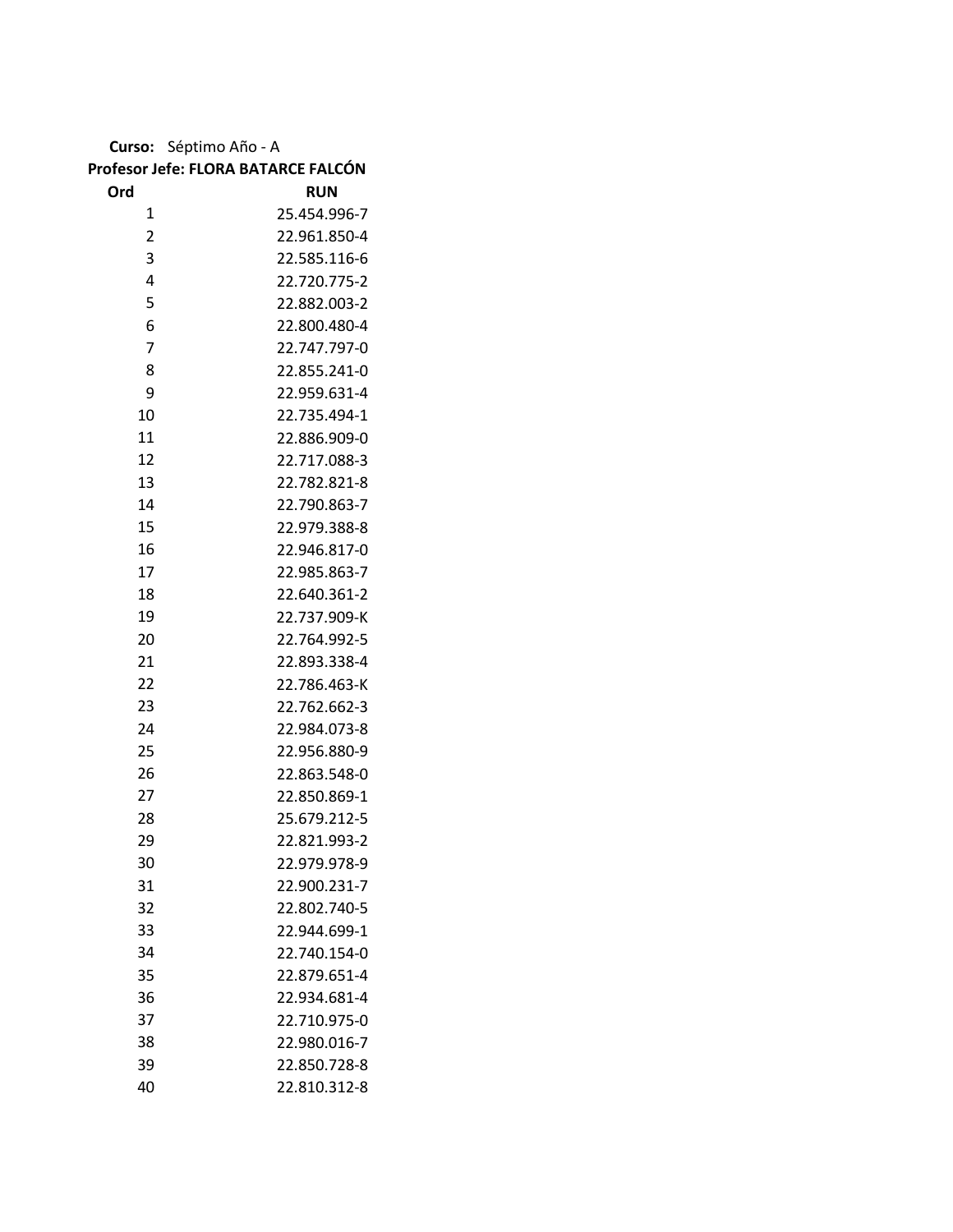| 41 | 22.983.169-0 |
|----|--------------|
| 42 | 22.825.499-1 |
| 43 | 22.755.269-7 |
| 44 | 22.910.181-1 |
| 45 | 22.910.168-4 |

**Curso:** Séptimo Año - B

|                | Profesor Jefe: DANIELA ROSALES QUEZADA |
|----------------|----------------------------------------|
| Ord            | <b>RUN</b>                             |
| 1              | 22.866.802-8                           |
| $\overline{c}$ | 23.372.545-5                           |
| 3              | 22.729.879-0                           |
| 4              | 22.992.434-6                           |
| 5              | 22.749.282-1                           |
| 6              | 22.797.529-6                           |
| 7              | 22.990.183-4                           |
| 8              | 22.739.080-8                           |
| 9              | 22.823.861-9                           |
| 10             | 22.890.380-9                           |
| 11             | 23.003.749-3                           |
| 12             | 22.749.818-8                           |
| 13             | 22.893.784-3                           |
| 14             | 22.998.198-6                           |
| 15             | 22.786.668-3                           |
| 16             | 22.587.004-7                           |
| 17             | 22.784.876-6                           |
| 18             | 22.827.223-K                           |
| 19             | 22.872.709-1                           |
| 20             | 22.704.102-1                           |
| 21             | 22.918.370-2                           |
| 22             | 22.905.399-K                           |
| 23             | 22.865.222-9                           |
| 24             | 22.883.914-0                           |
| 25             | 22.866.708-0                           |
| 26             | 22.883.452-1                           |
| 27             | 22.850.877-2                           |
| 28             | 22.876.675-5                           |
| 29             | 22.721.134-2                           |
| 30             | 22.864.134-0                           |
| 31             | 22.815.464-4                           |
| 32             | 22.733.053-8                           |
| 33             | 22.917.359-6                           |
| 34             | 22.860.216-7                           |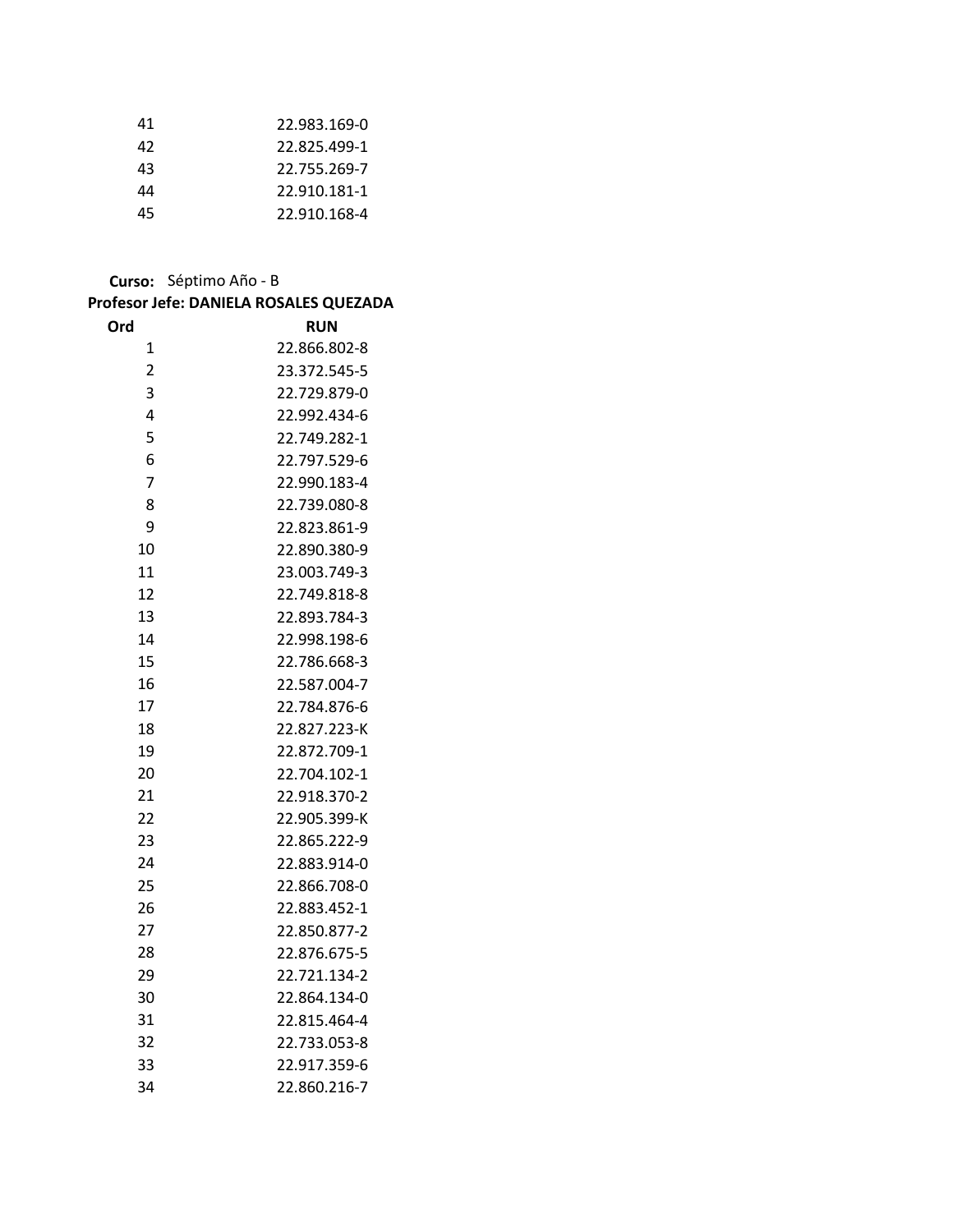| 35 | 22.757.286-8 |
|----|--------------|
| 36 | 22.899.330-1 |
| 37 | 22.825.744-3 |
| 38 | 22.760.374-7 |
| 39 | 22.756.682-5 |
| 40 | 22.755.301-4 |
| 41 | 22.966.907-9 |
| 42 | 22.884.486-1 |
| 43 | 22.945.416-1 |
| 44 | 22.938.386-8 |
| 45 | 22.876.880-4 |

**Curso:** Séptimo Año - C

## **Profesor Jefe: MARÍA CECILIA ÁLVAREZ ARQUEROS**

| Ord            | <b>RUN</b>   |
|----------------|--------------|
| 1              | 23.025.221-1 |
| $\overline{2}$ | 22.778.376-1 |
| 3              | 22.876.464-7 |
| 4              | 22.792.023-8 |
| 5              | 23.024.245-3 |
| 6              | 22.929.684-1 |
| 7              | 22.830.115-9 |
| 8              | 22.820.565-6 |
| 9              | 22.974.359-7 |
| 10             | 22.854.837-5 |
| 11             | 22.793.344-5 |
| 12             | 22.750.956-2 |
| 13             | 22.757.815-7 |
| 14             | 22.768.197-7 |
| 15             | 22.776.532-1 |
| 16             | 22.845.006-5 |
| 17             | 22.788.594-7 |
| 18             | 22.922.898-6 |
| 19             | 22.910.946-4 |
| 20             | 22.811.781-1 |
| 21             | 22.940.747-3 |
| 22             | 22.857.267-5 |
| 23             | 22.992.532-6 |
| 24             | 22.976.558-2 |
| 25             | 22.711.291-3 |
| 26             | 22.853.254-1 |
| 27             | 22.888.231-3 |
| 28             | 22.930.457-7 |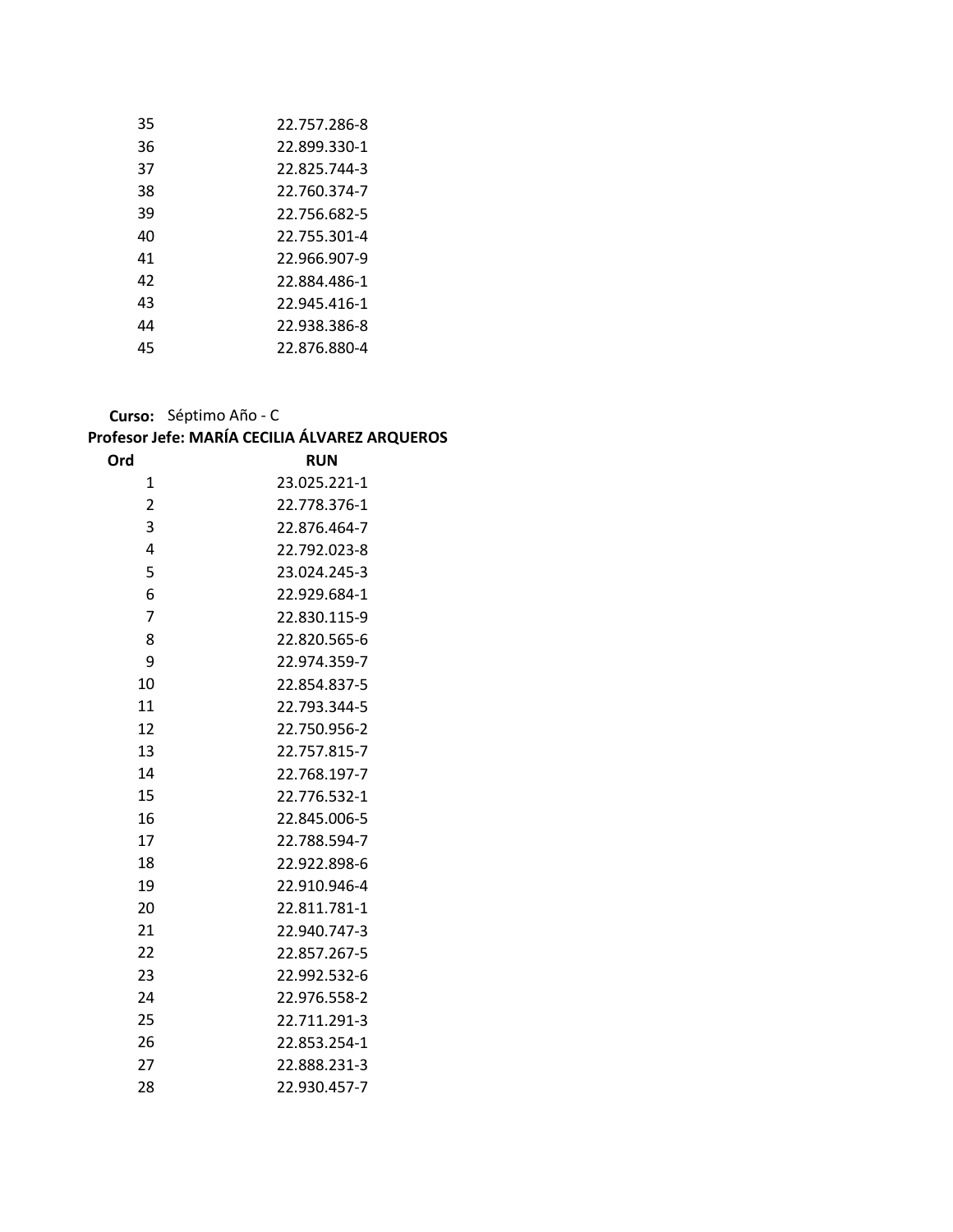| 29 | 22.743.777-4 |
|----|--------------|
| 30 | 22.917.935-7 |
| 31 | 22.760.252-K |
| 32 | 22.783.830-2 |
| 33 | 22.838.637-5 |
| 34 | 23.030.035-6 |
| 35 | 23.023.189-3 |
| 36 | 22.893.760-6 |
| 37 | 22.760.292-9 |
| 38 | 23.008.146-8 |
| 39 | 22.941.140-3 |
| 40 | 22.766.711-7 |
| 41 | 22.830.277-5 |
| 42 | 22.828.077-1 |
| 43 | 22.920.895-0 |
| 44 | 22.868.237-3 |

**Curso:** Séptimo Año - D

| Profesor Jefe: PATRICIA YAMPARA RAMÍREZ |  |  |  |
|-----------------------------------------|--|--|--|
|-----------------------------------------|--|--|--|

| Ord | <b>RUN</b>   |
|-----|--------------|
| 1   | 22.788.640-4 |
| 2   | 22.832.268-7 |
| 3   | 22.907.203-K |
| 4   | 22.779.801-7 |
| 5   | 22.925.989-K |
| 6   | 22.775.922-4 |
| 7   | 22.892.100-9 |
| 8   | 23.000.937-6 |
| 9   | 22.909.388-6 |
| 10  | 22.736.148-4 |
| 11  | 22.496.144-8 |
| 12  | 22.780.334-7 |
| 13  | 22.931.099-2 |
| 14  | 22.738.287-2 |
| 15  | 22.967.724-1 |
| 16  | 22.794.622-9 |
| 17  | 22.770.184-6 |
| 18  | 22.776.425-2 |
| 19  | 22.938.542-9 |
| 20  | 22.795.544-9 |
| 21  | 22.794.257-6 |
| 22  | 22.883.382-7 |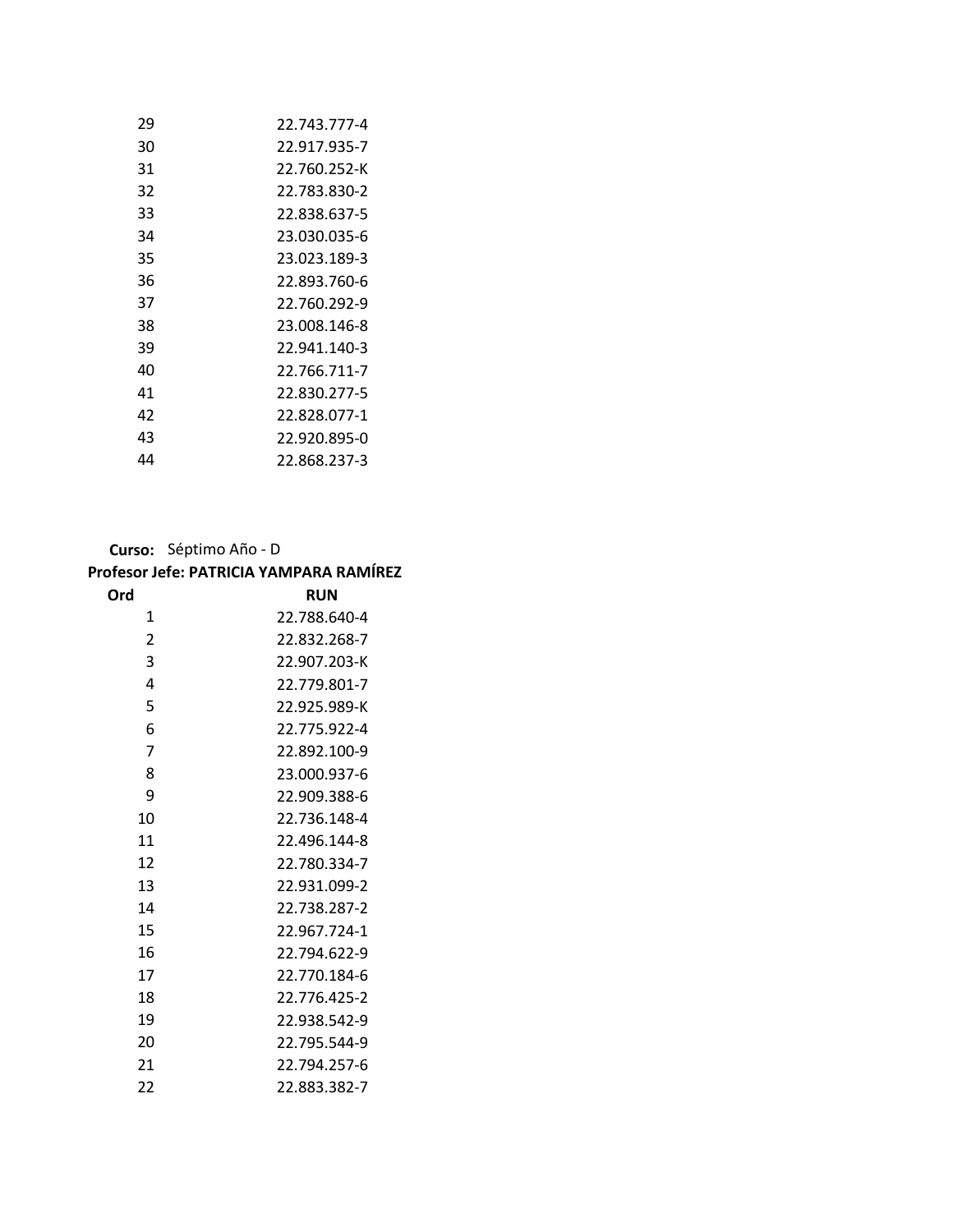| 23 | 22.842.869-8 |
|----|--------------|
| 24 | 22.872.610-9 |
| 25 | 22.970.975-5 |
| 26 | 22.884.108-0 |
| 27 | 22.948.912-7 |
| 28 | 22.983.727-3 |
| 29 | 22.973.206-4 |
| 30 | 22.927.049-4 |
| 31 | 22.713.739-8 |
| 32 | 22.739.701-2 |
| 33 | 22.844.108-2 |
| 34 | 22.911.714-9 |
| 35 | 22.688.228-6 |
| 36 | 22.737.064-5 |
| 37 | 22.758.240-5 |
| 38 | 23.030.723-7 |
| 39 | 26.233.328-0 |
| 40 | 22.814.229-8 |
| 41 | 22.978.593-1 |
| 42 | 22.808.481-6 |
| 43 | 23.044.673-3 |

**Curso:** Séptimo Año - E

|     | Profesor Jefe: MARÍA ISABEL ANDRADE GARCÍA |
|-----|--------------------------------------------|
| Ord | <b>RUN</b>                                 |
| 1   | 22.778.361-3                               |
| 2   | 22.819.987-7                               |
| 3   | 22.946.798-0                               |
| 4   | 22.842.805-1                               |
| 5   | 22.837.589-6                               |
| 6   | 22.950.956-K                               |
| 7   | 22.844.515-0                               |
| 8   | 22.820.822-1                               |
| 9   | 22.929.403-2                               |
| 10  | 22.696.023-6                               |
| 11  | 22.738.304-6                               |
| 12  | 22.720.319-6                               |
| 13  | 22.788.948-9                               |
| 14  | 22.746.250-7                               |
| 15  | 22.946.899-5                               |
| 16  | 22.928.671-4                               |
| 17  | 22.805.657-K                               |
| 18  | 22.758.687-7                               |
|     |                                            |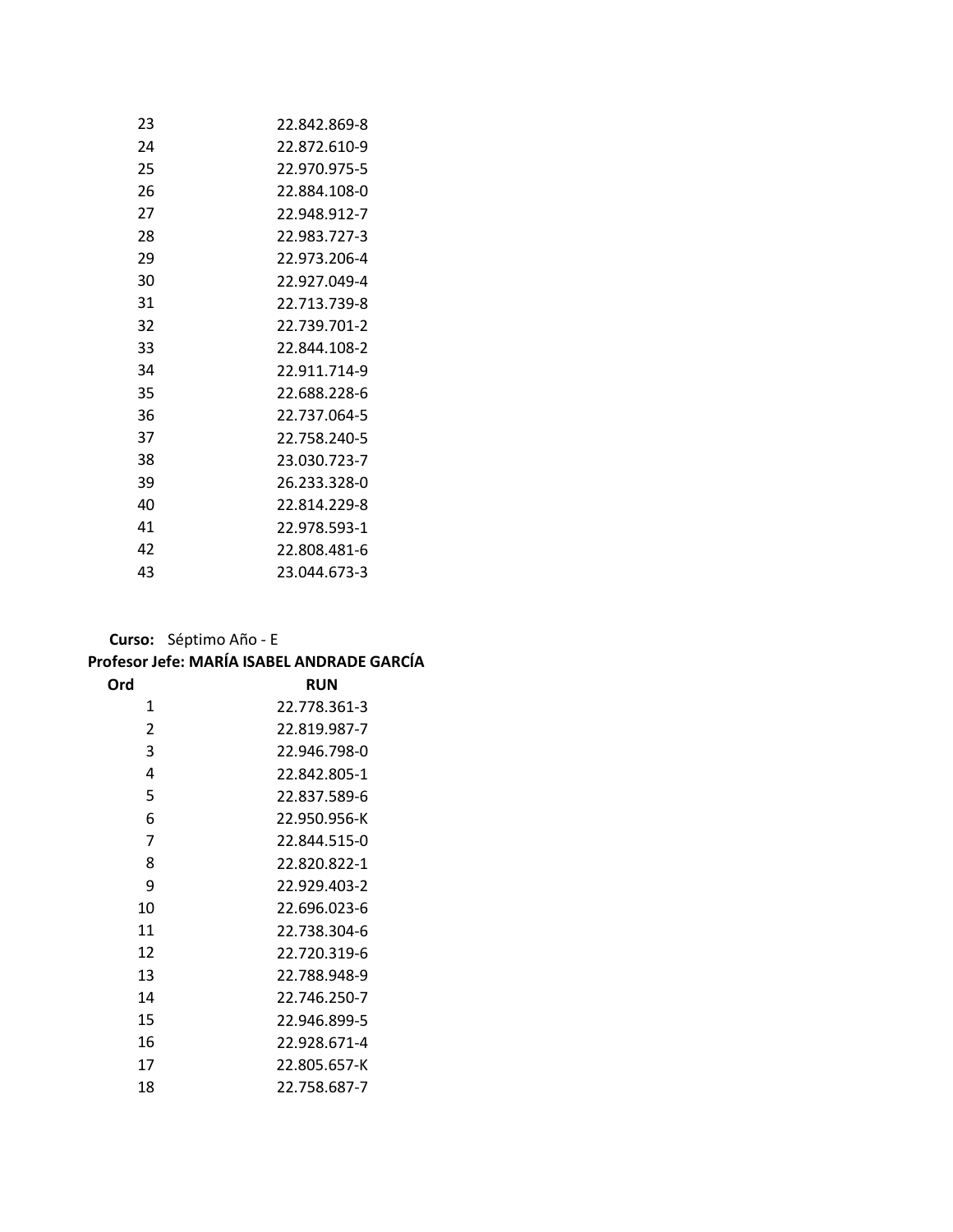| 19 | 22.827.416-K  |
|----|---------------|
| 20 | 22.938.504-6  |
| 21 | 22.836.261-1  |
| 22 | 22.936.950-4  |
| 23 | 22.815.226-9  |
| 24 | 22.728.788-8  |
| 25 | 22.770.044-0  |
| 26 | 100.472.392-5 |
| 27 | 22.846.588-7  |
| 28 | 22.746.113-6  |
| 29 | 23.059.327-2  |
| 30 | 22.803.080-5  |
| 31 | 22.958.384-0  |
| 32 | 22.805.249-3  |
| 33 | 23.056.075-7  |
| 34 | 22.849.597-2  |
| 35 | 22.966.662-2  |
| 36 | 22.952.151-9  |
| 37 | 22.790.990-0  |
| 38 | 22.835.449-K  |
| 39 | 22.967.286-K  |
| 40 | 22.817.710-5  |
| 41 | 25.880.093-1  |
| 42 | 22.849.582-4  |
| 43 | 22.775.921-6  |

**Curso:** Séptimo Año - F

## **Profesor Jefe: MARÍA JOSEFINA LYON LARRAÍN**

| Ord | RUN          |
|-----|--------------|
| 1   | 22.788.638-2 |
| 2   | 22.906.611-0 |
| 3   | 22.919.236-1 |
| 4   | 22.618.933-5 |
| 5   | 22.980.451-0 |
| 6   | 22.924.311-K |
| 7   | 22.838.021-0 |
| 8   | 22.688.668-0 |
| 9   | 22.728.232-0 |
| 10  | 22.823.048-0 |
| 11  | 22.888.464-2 |
| 12  | 22.850.693-1 |
| 13  | 22.883.490-4 |